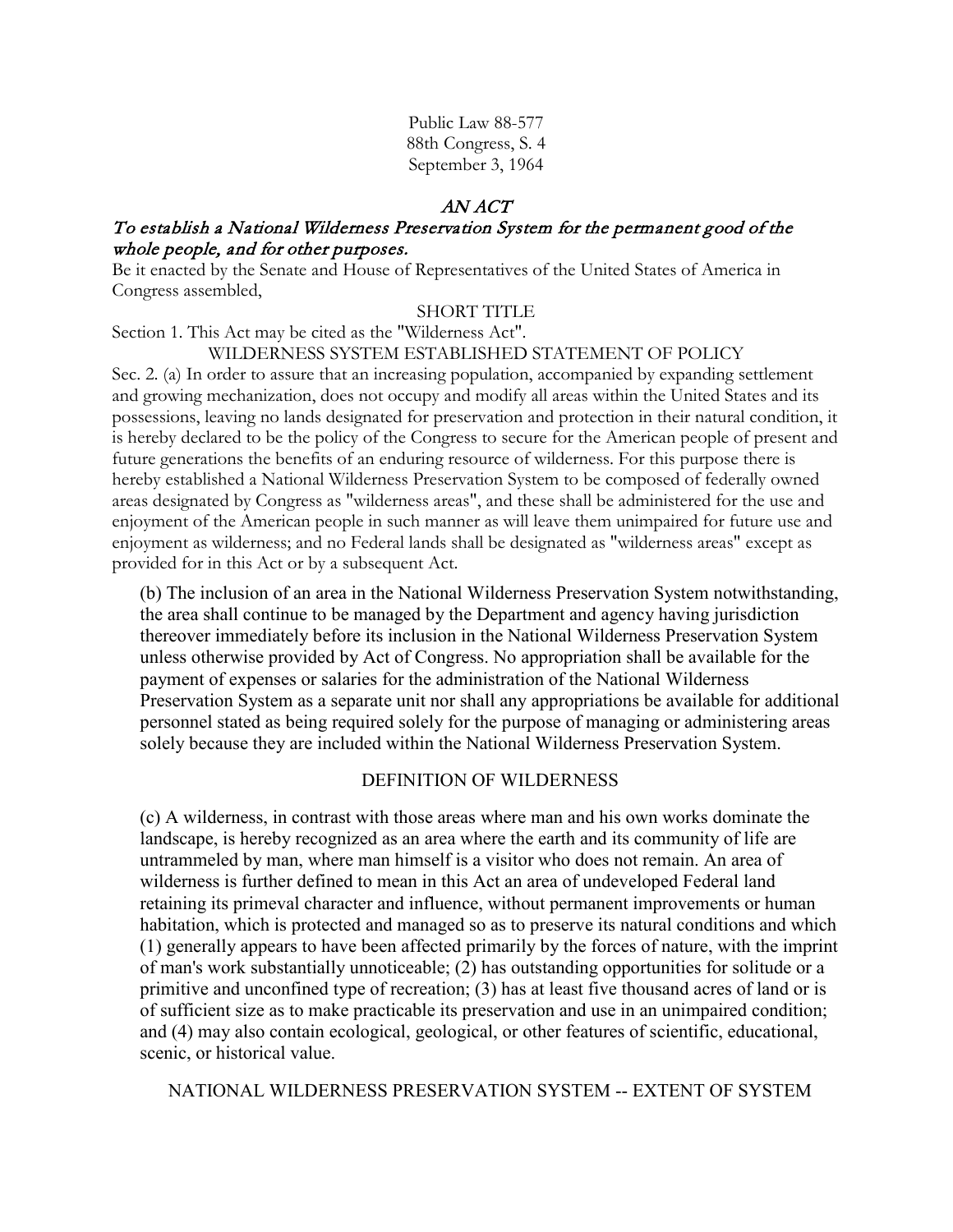Sec. 3. (a) All areas within the national forests classified at least 30 days before the effective date of this Act by the Secretary of Agriculture or the Chief of the Forest Service as "wilderness", "wild", or "canoe" are hereby designated as wilderness areas. The Secretary of Agriculture shall --

(1) Within one year after the effective date of this Act, file a map and legal description of each wilderness area with the Interior and Insular Affairs Committees of the United States Senate and the House of Representatives, and such descriptions shall have the same force and effect as if included in this Act: Provided, however, That correction of clerical and typographical errors in such legal descriptions and maps may be made.

(2) Maintain, available to the public, records pertaining to said wilderness areas, including maps and legal descriptions, copies of regulations governing them, copies of public notices of, and reports submitted to Congress regarding pending additions, eliminations, or modifications. Maps, legal descriptions, and regulations pertaining to wilderness areas within their respective jurisdictions also shall be available to the public in the offices of regional foresters, national forest supervisors, and forest rangers.

(b) The Secretary of Agriculture shall, within ten years after the enactment of this Act, review, as to its suitability or nonsuitability for preservation as wilderness, each area in the national forests classified on the effective date of this Act by the Secretary of Agriculture or the Chief of the Forest Service as "primitive" and report his findings to the President. The President shall advise the United States Senate and House of Representatives of his recommendations with respect to the designation as "wilderness" or other reclassification of each area on which review has been completed, together with maps and a definition of boundaries. Such advice shall be given with respect to not less than one-third of all the areas now classified as "primitive" within three years after the enactment of this Act, not less than two-thirds within seven years after the enactment of this Act, and the remaining areas within ten years after the enactment of this Act. Each recommendation of the President for designation as "wilderness" shall become effective only if so provided by an Act of Congress. Areas classified as "primitive" on the effective date of this Act shall continue to be administered under the rules and regulations affecting such areas on the effective date of this Act until Congress has determined otherwise. Any such area may be increased in size by the President at the time he submits his recommendation to the Congress by not more than five thousand acres with no more than one thousand two hundred and eighty acres of such increase in any one compact unit; if it is proposed to increase the size of any such area by more than five thousand acres or by more than one thousand two hundred and eighty acres in any one compact unit the increase in size shall not become effective until acted upon by Congress. Nothing herein contained shall limit the President in proposing, as part of his recommendations to Congress, the alteration of existing boundaries of primitive areas or recommending the addition of any contiguous area of national forest lands predominantly of wilderness value. Not withstanding any other provisions of this Act, the Secretary of Agriculture may complete his review and delete such area as may be necessary, but not to exceed seven thousand acres, from the southern tip of the Gore Range-Eagles Nest Primitive Area, Colorado, if the Secretary determines that such action is in the public interest.

(c) Within ten years after the effective date of this Act the Secretary of the Interior shall review every roadless area of five thousand contiguous acres or more in the national parks,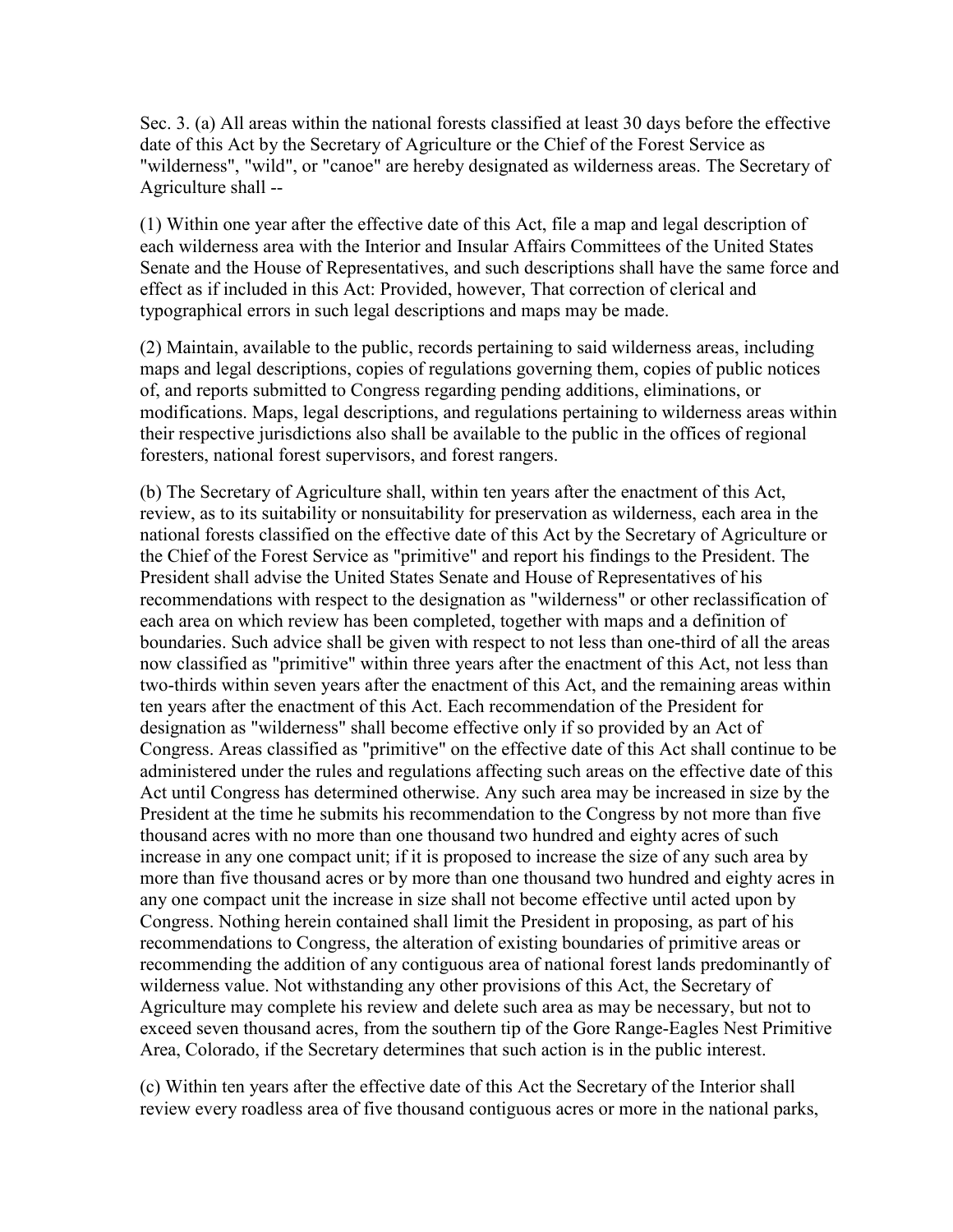monuments and other units of the national park system and every such area of, and every roadless island within, the national wildlife refuges and game ranges, under his jurisdiction on the effective date of this Act and shall report to the President his recommendation as to the suitability or nonsuitability of each such area or island for preservation as wilderness. The President shall advise the President of the Senate and the Speaker of the House of Representatives of his recommendation with respect to the designation as wilderness of each such area or island on which review has been completed, together with a map thereof and a definition of its boundaries. Such advice shall be given with respect to not less than one-third of the areas and islands to be reviewed under this subsection within three years after enactment of this Act, not less than two-thirds within seven years of enactment of this Act, and the remainder within ten years of enactment of this Act. A recommendation of the President for designation as wilderness shall become effective only if so provided by an Act of Congress. Nothing contained herein shall, by implication or otherwise, be construed to lessen the present statutory authority of the Secretary of the Interior with respect to the maintenance of roadless areas within units of the national park system.

(d) (1) The Secretary of Agriculture and the Secretary of the Interior shall, prior to submitting any recommendations to the President with respect to the suitability of any area for preservation as wilderness --

(A) give such public notice of the proposed action as they deem appropriate, including publication in the Federal Register and in a newspaper having general circulation in the area or areas in the vicinity of the affected land;

(B) hold a public hearing or hearings at a location or locations convenient to the area affected. The hearings shall be announced through such means as the respective Secretaries involved deem appropriate, including notices in the Federal Register and in newspapers of general circulation in the area: Provided, That if the lands involved are located in more than one State, at least one hearing shall be held in each State in which a portion of the land lies;

(C) at least thirty days before the date of a hearing advise the Governor of each State and the governing board of each county, or in Alaska the borough, in which the lands are located, and Federal departments and agencies concerned, and invite such officials and Federal agencies to submit their views on the proposed action at the hearing or by not later than thirty days following the date of the hearing.

(2) Any views submitted to the appropriate Secretary under the provisions of (1) of this subsection with respect to any area shall be included with any recommendations to the President and to Congress with respect to such area.

(e) Any modification or adjustment of boundaries of any wilderness area shall be recommended by the appropriate Secretary after public notice of such proposal and public hearing or hearings as provided on subsection (d) of this section. The proposed modification or adjustment shall then be recommended with map and description thereof to the President. The President shall advise the United States Senate and the House of Representatives of his recommendations with respect to such modification or adjustment and such recommendations shall become effective only on the same manner as provided for in subsections (b) and (c) of this section.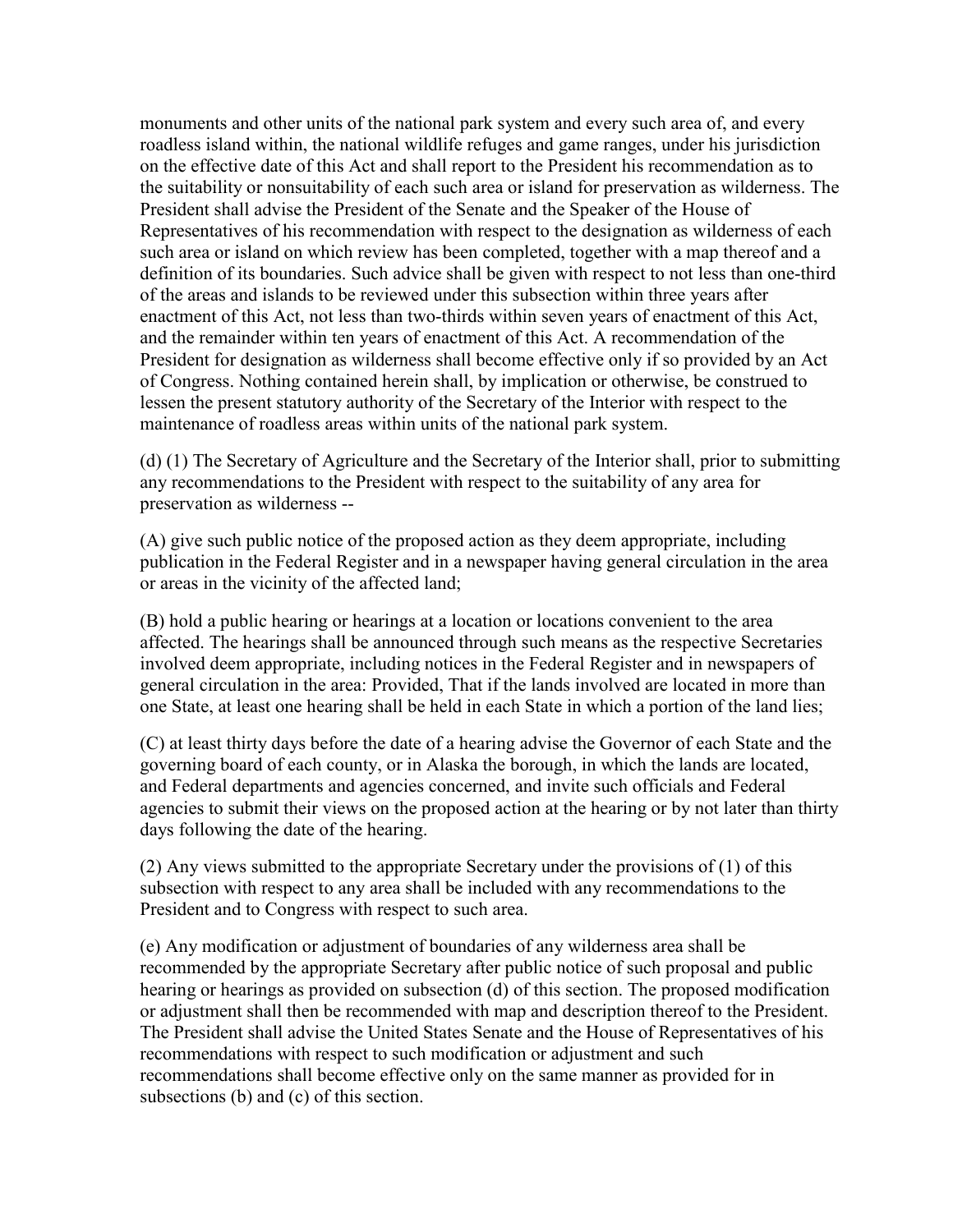#### USE OF WILDERNESS AREAS

Sec. 4. (a) The purposes of this Act are hereby declared to be within and supplemental to the purposes for which national forests and units of the national park and national wildlife refuge systems are established and administered and --

(1) Nothing in this Act shall be deemed to be in interference with the purpose for which national forests are established as set forth in the Act of June 4, 1897 (30 Stat. 11), and the Multiple Use Sustained-Yield Act of June 12, 1960 (74 Stat. 215).

(2) Nothing in this Act shall modify the restrictions and provisions of the Shipstead-Nolan Act (Public Law 539, Seventy-first Congress, July 10, 1930; 46 Stat. 1020),the Thye-Blatnik Act (Public Law 733, Eightieth Congress, June 22, 1948; 62 Stat. 568), and the Humphrey-Thye-Blatnik-Andersen Act (Public Law 607, Eighty-fourth Congress, June 22.1965; 70 Stat. 326), as applying to the Superior National Forest or the regulations of the Secretary of Agriculture.

(3) Nothing in this Act shall modify the statutory authority under which units of the national park system are created. Further, the designation of any area of any park, monument, or other unit of the national park system as a wilderness area pursuant to this Act shall in no manner lower the standards evolved for the use and preservation of such park, monument, or other unit of the national park system in accordance with the Act of August 25, 1916, the statutory authority under which the area was created, or any other Act of Congress which might pertain to or affect such area, including, but not limited to, the Act of June 8, 1906 (34 Stat. 225; 16 U.S.C. 432 et seq.); section 3(2) of the Federal Power Act (16 U.S.C. 796 (2) ); and the Act of August 21,1935 (49 Stat. 666; 16 U.S.C. 461 et seq.).

(b) Except as otherwise provided in this Act, each agency administering any area designated as wilderness shall be responsible for preserving the wilderness character of the area and shall so administer such area for such other purposes for which it may have been established as also to preserve its wilderness character. Except as otherwise provided in this Act, wilderness areas shall be devoted to the public purposes of recreational, scenic, scientific, educational, conservation, and historical use.

#### PROHIBITION OF CERTAIN USES

(c) Except as specifically provided for in this Act, and subject to existing private rights, there shall be no commercial enterprise and no permanent road within any wilderness area designated by this Act and, except as necessary to meet minimum requirements for the administration of the area for the purpose of this Act (including measures required in emergencies involving the health and safety of persons within the area), there shall be no temporary road, no use of motor vehicles, motorized equipment or motorboats, no landing of aircraft, no other form of mechanical transport, and no structure or installation within any such area.

#### SPECIAL PROVISIONS

(d) The following special provisions are hereby made: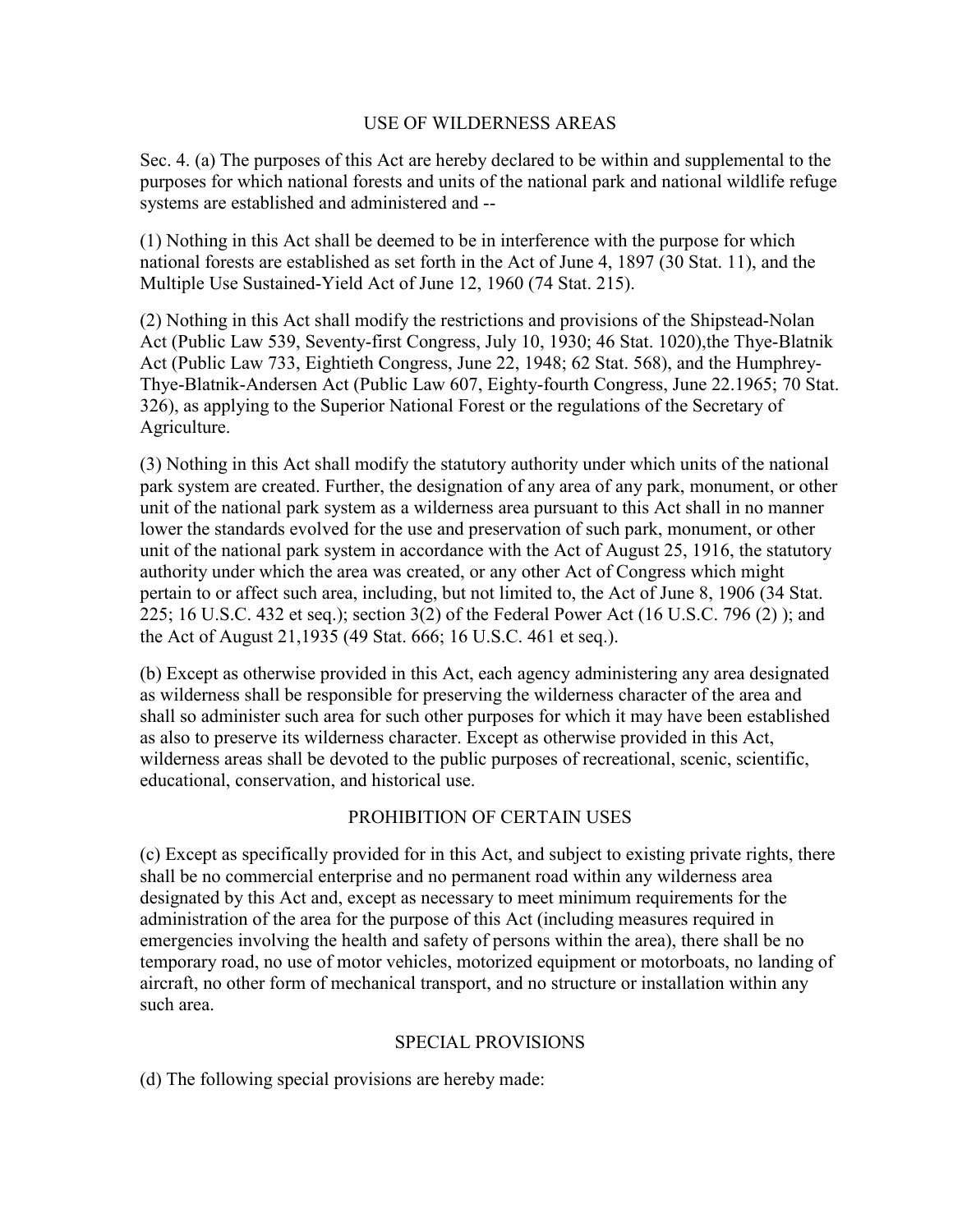(1) Within wilderness areas designated by this Act the use of aircraft or motorboats, where these uses have already become established, may be permitted to continue subject to such restrictions as the Secretary of Agriculture deems desirable. In addition, such measures may be taken as may be necessary in the control of fire, insects, and diseases, subject to such conditions as the Secretary deems desirable.

(2) Nothing in this Act shall prevent within national forest wilderness areas any activity, including prospecting, for the purpose of gathering information about mineral or other resources, if such activity is carried on in a manner compatible with the preservation of the wilderness environment. Furthermore, in accordance with such program as the Secretary of the Interior shall develop and conduct in consultation with the Secretary of Agriculture, such areas shall be surveyed on a planned, recurring basis consistent with the concept of wilderness preservation by the Geological Survey and the Bureau of Mines to determine the mineral values, if any, that may be present; and the results of such surveys shall be made available to the public and submitted to the President and Congress.

(3) Not withstanding any other provisions of this Act, until midnight December 31, 1983, the United States mining laws and all laws pertaining to mineral leasing shall, to the extent as applicable prior to the effective date of this Act, extend to those national forest lands designated by this Act as "wilderness areas"; subject, however, to such reasonable regulations governing ingress and egress as may be prescribed by the Secretary of Agriculture consistent with the use of the land for mineral location and development and exploration, drilling, and production, and use of land for transmission lines, waterlines, telephone lines, or facilities necessary in exploring, drilling, producing, mining, and processing operations, including where essential the use of mechanized ground or air equipment and restoration as near as practicable of the surface of the land disturbed in performing prospecting, location, and , in oil and gas leasing, discovery work, exploration, drilling, and production, as soon as they have served their purpose. Mining locations lying within the boundaries of said wilderness areas shall be held and used solely for mining or processing operations and uses reasonably incident thereto; and hereafter, subject to valid existing rights, all patents issued under the mining laws of the United States affecting national forest lands designated by this Act as wilderness areas shall convey title to the mineral deposits within the claim, together with the right to cut and use so much of the mature timber therefrom as may be needed in the extraction, removal, and beneficiation of the mineral deposits, if needed timber is not otherwise reasonably available, and if the timber is cut under sound principles of forest management as defined by the national forest rules and regulations, but each such patent shall reserve to the United States all title in or to the surface of the lands and products thereof, and no use of the surface of the claim or the resources therefrom not reasonably required for carrying on mining or prospecting shall be allowed except as otherwise expressly provided in this Act: Provided, That, unless hereafter specifically authorized, no patent within wilderness areas designated by this Act shall issue after December 31, 1983, except for the valid claims existing on or before December 31, 1983. Mining claims located after the effective date of this Act within the boundaries of wilderness areas designated by this Act shall create no rights in excess of those rights which may be patented under the provisions of this subsection. Mineral leases, permits, and licenses covering lands within national forest wilderness areas designated by this Act shall contain such reasonable stipulations as may be prescribed by the Secretary of Agriculture for the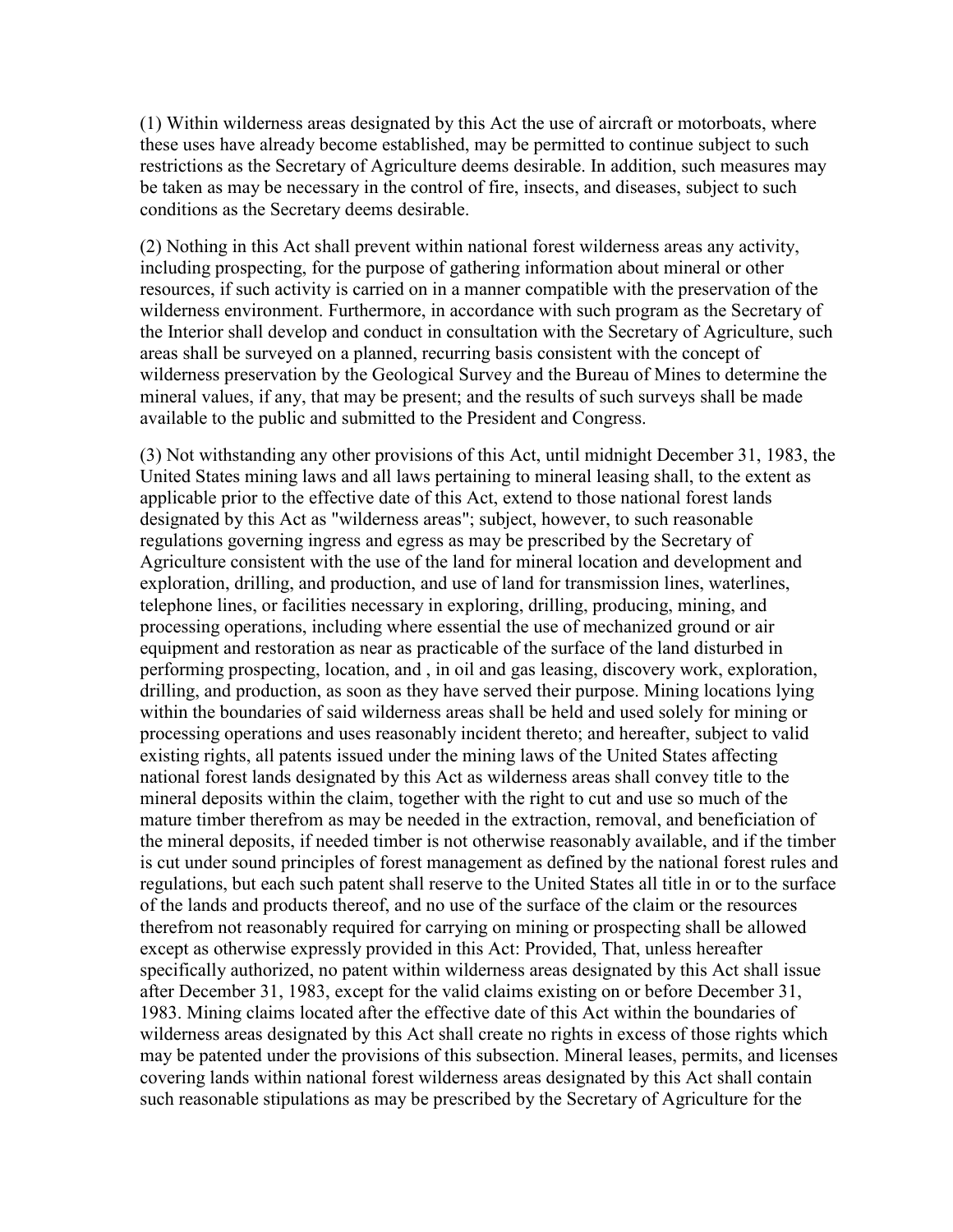protection of the wilderness character of the land consistent with the use of the land for the purposes for which they are leased, permitted, or licensed. Subject to valid rights then existing, effective January 1,1984, the minerals in lands designated by this Act as wilderness areas are withdrawn from all forms of appropriation under the mining laws and from disposition under all laws pertaining to mineral leasing and all amendments thereto.

(4) Within wilderness areas in the national forests designated by this Act, (1) the President may, within a specific area and in accordance with such regulations as he may deem desirable, authorize prospecting for water resources, the establishment and maintenance of reservoirs, water-conservation works, power projects, transmission lines, and other facilities needed in the public interest, including the road construction and maintenance essential to development and use thereof, upon his determination that such use or uses in the specific area will better serve the interests of the United States and the people thereof than will its denial; and (2) the grazing of livestock, where established prior to the effective date of this Act, shall be permitted to continue subject to such reasonable regulations as are deemed necessary by the Secretary of Agriculture.

(5) Other provisions of this Act to the contrary notwithstanding, the management of the Boundary Waters Canoe Area, formerly designated as the Superior, Little Indian Sioux, and Caribou Roadless Areas, in the Superior National Forest, Minnesota, shall be in accordance with the general purpose of maintaining, without unnecessary restrictions on other uses, including that of timber, the primitive character of the area, particularly in the vicinity of lakes, streams, and portages: Provided, That nothing in this Act shall preclude the continuance within the area of any already established use of motorboats.

(6) Commercial services may be performed within the wilderness areas designated by this Act to the extent necessary for activities which are proper for realizing the recreational or other wilderness purposes of the areas.

(7) Nothing in this Act shall constitute an express or implied claim or denial on the part of the Federal Government as to exemption from State water laws.

(8) Nothing in this Act shall be construed as affecting the jurisdiction or responsibilities of the several States with respect to wildlife and fish in the national forests.

# STATE AND PRIVATE LANDS WITHIN WILDERNESS AREAS

Sec. 5. (a) In any case where State-owned of privately owned land is completely surrounded by national forest lands within areas designated by this Act as wilderness, such State or private owner shall be given such rights as may be necessary to assure adequate access to such State-owned or privately owned land by such State or private owner and their successors in interest, or the State-owned land or privately owned land shall be exchanged for federally owned land in the same State of approximately equal value under authorities available to the Secretary of Agriculture: Provided, however, That the United States shall not transfer to a state or private owner any mineral interests unless the State or private owner relinquishes or causes to be relinquished to the United States the mineral interest in the surrounded land.